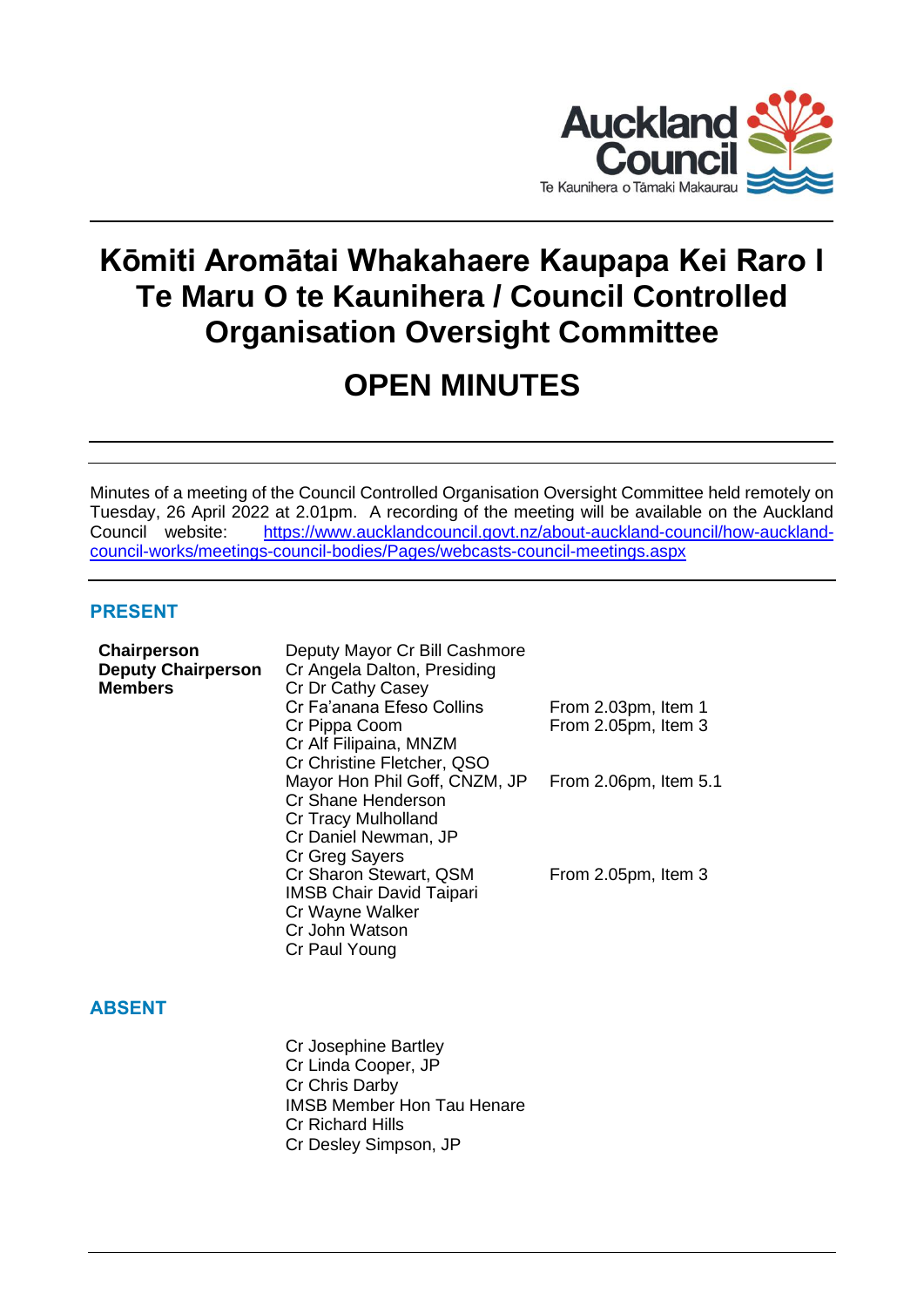

## **IN ATTENDANCE**

Shane Ellison Chief Executive, Auckland Transport<br>Nick Hill Chief Executive, Auckland Unlimited Nick Hill<br>
Susan Warren 
Chief Executive, Auckland Unlimited<br>
Chief Executive, COMET Auckland Susan Warren Chief Executive, COMET Auckland<br>Ginny Denny Chief Executive, COMET Auckland Ginny Denny **Board Chair, COMET Auckland**<br>
Will Flavell **Board Chair, COMET Auckland** Kaihautū Māori, COMET Auckland

Note: All members of the committee and those presenting attended via electronic link.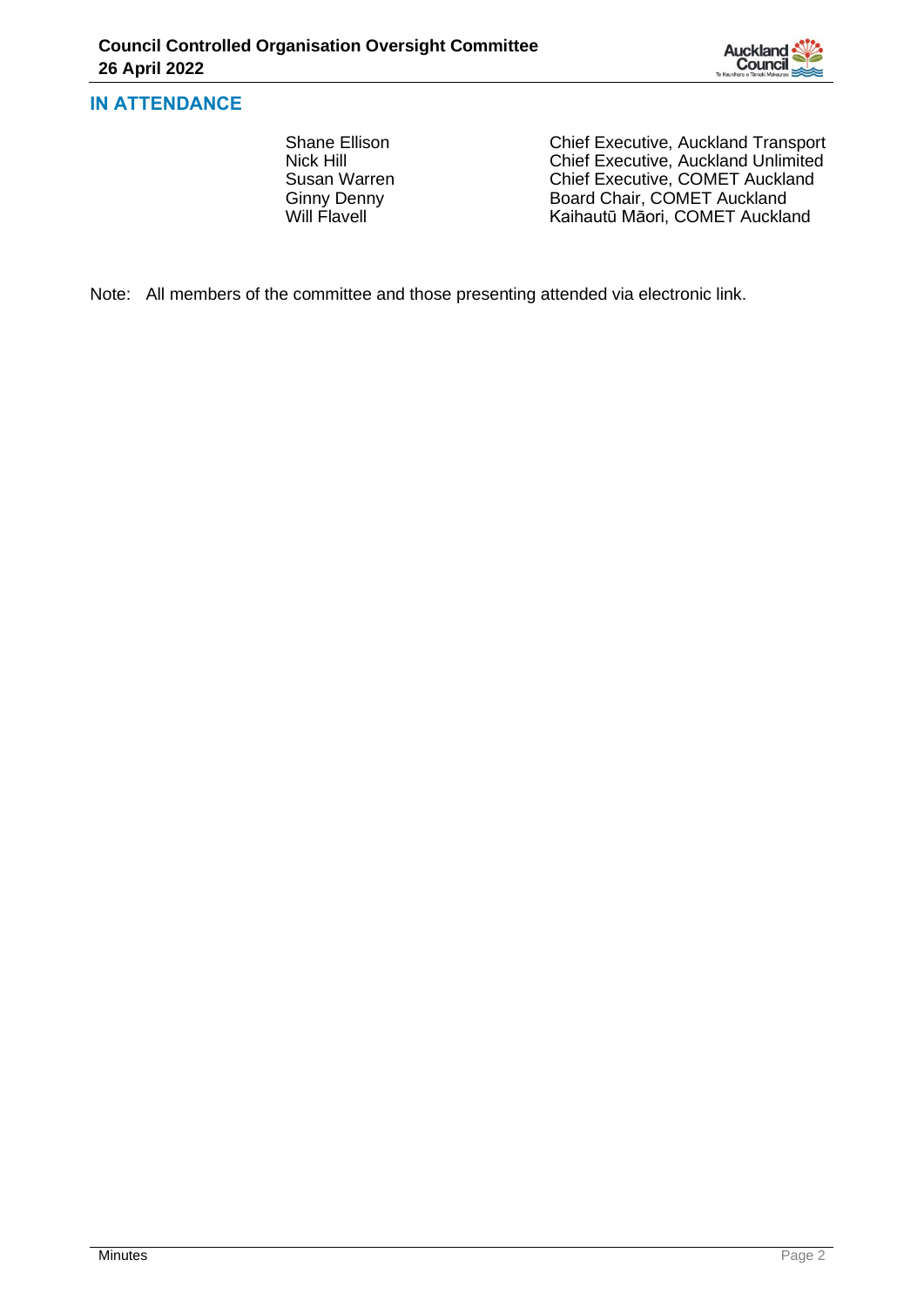

Note: a roll-call was conducted that ascertained the following members were in attendance at the commencement of the meeting:

| <b>Member</b>               |              | <b>Member</b>               |              |
|-----------------------------|--------------|-----------------------------|--------------|
| Deputy Mayor BC Cashmore    | ✓            | Cr S Henderson              | $\checkmark$ |
| Cr A Dalton (Presiding)     | $\checkmark$ | Cr R Hills                  |              |
| Cr J Bartley                |              | Cr T Mulholland             | $\checkmark$ |
| Cr C Casey                  | $\checkmark$ | Cr D Newman                 | $\checkmark$ |
| Cr E Collins                |              | Cr G Sayers                 | $\checkmark$ |
| Cr P Coom                   |              | Cr D Simpson                |              |
| Cr L Cooper                 |              | Cr S Stewart                |              |
| Cr C Darby                  |              | <b>IMSB Chair D Taipari</b> | $\checkmark$ |
| Cr A Filipaina              | ✓            | Cr W Walker                 | $\checkmark$ |
| Cr C Fletcher               | $\checkmark$ | Cr J Watson                 | $\checkmark$ |
| Mayor P Goff                |              | Cr P Young                  | $\checkmark$ |
| <b>IMSB Member T Henare</b> |              |                             |              |

## **1 Apologies**

Resolution Number CCO/2022/11

MOVED by Cr A Dalton, seconded by Deputy Mayor BC Cashmore:

**That the Council Controlled Organisation Oversight Committee:**

**a) accept the apologies from:**

**Absence Cr J Bartley Cr L Cooper Cr C Darby IMSB Member T Henare Cr R Hills Cr D Simpson**

**Lateness**

**Cr E Collins**

**Early Departure**

**Cr C Fletcher Cr S Henderson Cr P Young**

## **CARRIED**

Note: Subsequently, Councillors Fletcher, Henderson and Young did not depart early.

*Cr E Collins joined the meeting at 2.03pm.*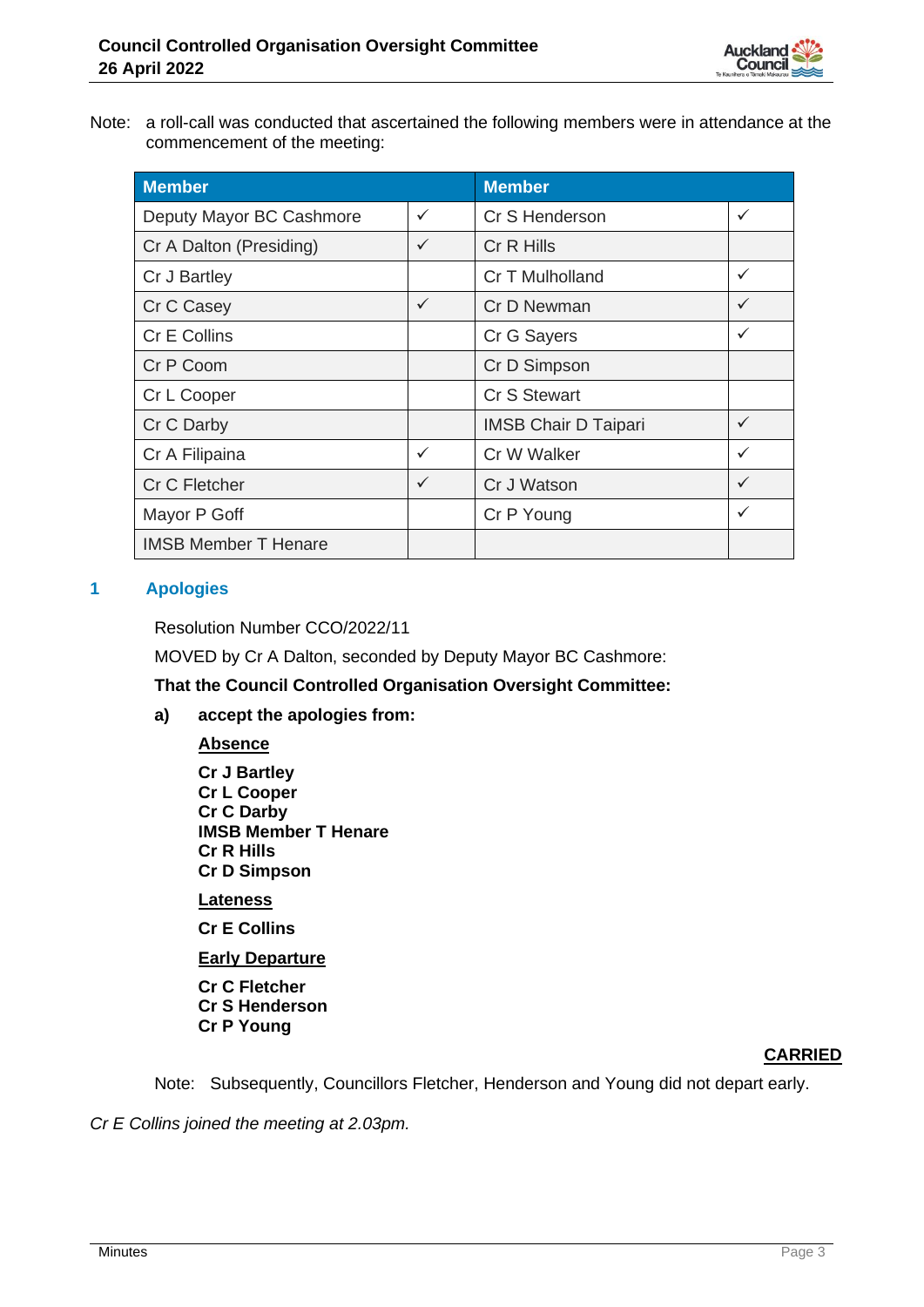

## **2 Declaration of Interest**

There were no declarations of interest.

## **3 Confirmation of Minutes**

Resolution number CCO/2022/12

MOVED by Cr A Dalton, seconded by Deputy Mayor BC Cashmore:

#### **That the Council Controlled Organisation Oversight Committee:**

**a) confirm the ordinary minutes of its meeting, held on Tuesday, 22 March 2022, including the confidential section, as a true and correct record.**

**CARRIED**

*Cr P Coom joined the meeting at 2.05pm. Cr S Stewart joined the meeting at 2.05pm.*

## **4 Petitions**

There were no petitions.

#### **5 Public Input**

#### **5.1 Public Input: COMET Auckland - Annual Budget Consultation**

Reresentatives from COMET Auckland gave a powerpoint presentation. A copy has been placed on the official minutes and is available on the Auckland Council website as a minutes attachment.

*Mayor P Goff joined the meeting 2.06pm.* Resolution number CCO/2022/13

MOVED by Cr A Dalton, seconded by Cr C Casey:

#### **That the Council Controlled Organisation Oversight Committee:**

**a) mihi / thank the representatives of COMET Auckland for their presentation regarding Annual Budget Consultation and for their attendance.**

#### **CARRIED**

#### **Attachments**

A 26 April 2022, Council Controlled Organisation Oversight Committee: Item 5.1 - Public Input: COMET Auckland - Annual Budget Consultation, Presentation

## **6 Local Board Input**

There was no local board input.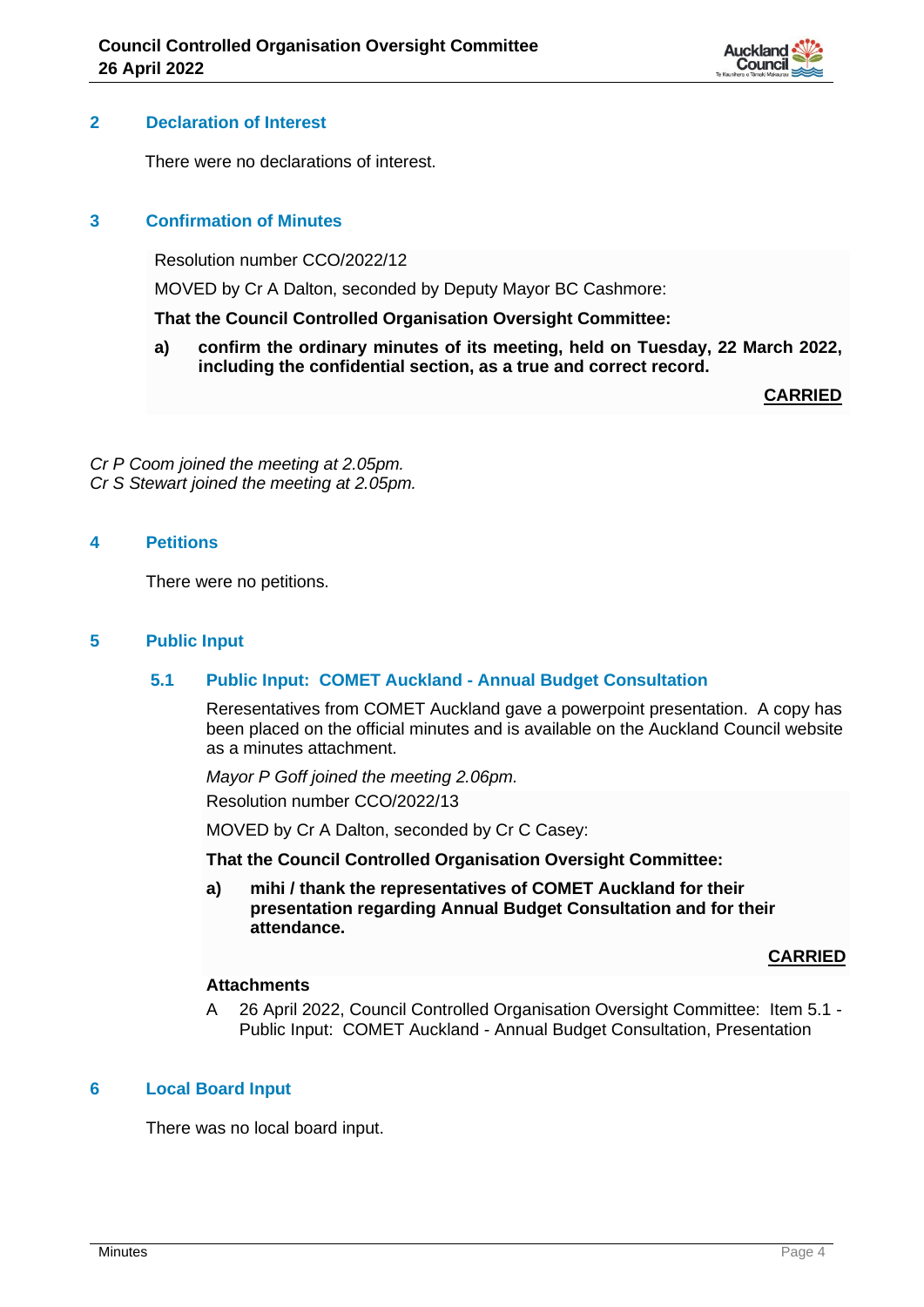

## **7 Extraordinary Business**

There was no extraordinary business.

## **8 CCO Review implementation**

Resolution number CCO/2022/14

MOVED by Cr A Dalton, seconded by Deputy Mayor BC Cashmore:

#### **That the Council Controlled Organisation Oversight Committee:**

- **a) receive the overview of the implementation programme for the Councilcontrolled Organisations Review**
- **b) note that the Group Chief Executives Forum will continue to monitor implementation of outstanding Review recommendations.**

**CARRIED**

## **9 Approval of shareholder comments on draft CCO Statements of Intent 2022-2025**

A powerpoint presentation was provided. A copy has been placed on the official minutes and is available on the Auckland Council website as a minutes attachment.

#### Resolution number CCO/2022/15

MOVED by Cr A Dalton, seconded by Deputy Mayor BC Cashmore:

#### **That the Council Controlled Organisation Oversight Committee:**

- **a) note the proposed shareholder comments on the draft statements of intent 2022–2025 for the four substantive and three non-substantive councilcontrolled organisations contained in this report**
- **b) note that feedback at this stage of the statement of intent process is focused on matters raised in the letters of expectations, statutory requirements, alignment with strategic issues, and any other council priorities which have not been adequately addressed in the draft statements of intent**
- **c) agree that the Mayor and Chair of the Council Controlled Organisation Oversight Committee will prepare letters to be sent to the four substantive council-controlled organisations containing the shareholder comments**
- **d) delegate to the Manager, CCO Governance and External Partnerships, the authority to finalise the shareholder feedback on the draft statements of intent for Manukau Beautification Charitable Trust, Contemporary Art Foundation and Community Education Trust Auckland**
- **e) agree that the content of the shareholder comment letters be based on the feedback in this report, with any deletions or additions based on feedback at the meeting**
- **f) note that staff will record any feedback at the meeting that relates to performance or operational issues, or issues of detail or wording, and ensure those are raised with the relevant council-controlled organisations.**

#### **CARRIED**

## **Attachments**

A 26 April 2022, Council Controlled Organisation Oversight Committee: Item 9 - Approval of shareholder comments on draft CCO Statements of Intent 2022-2025, Presentation